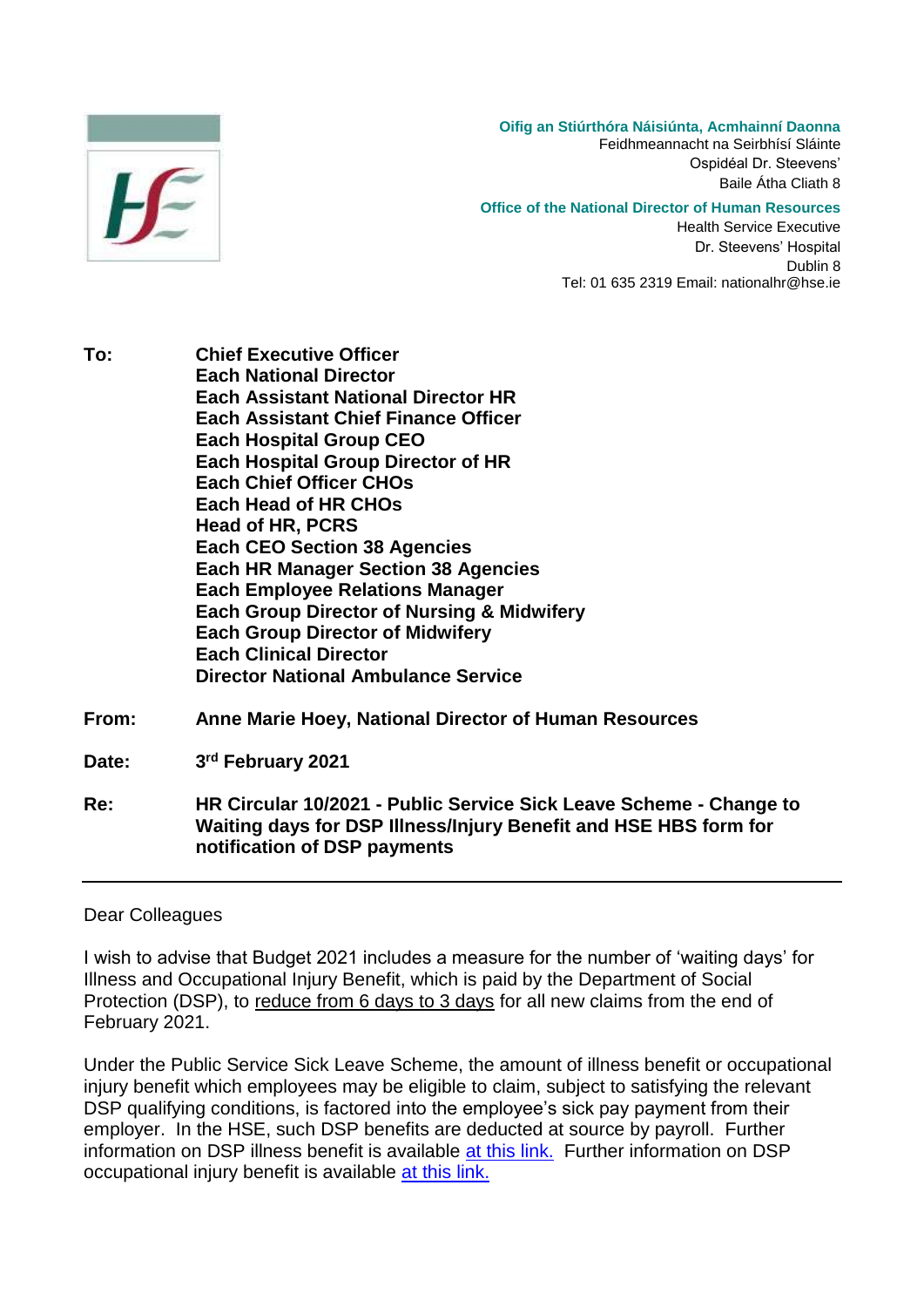With effect from the 1 March 2021, the number of waiting days before illness/injury benefit is paid for all new claims will be three days. All health service employees need to be made aware of this change and the requirement for eligible employees to claim any benefit from DSP if their sickness absence exceeds three days.

In the HSE, a change to reduce the number of days from 6 to 3 with effect from 1st March 2021 has been implemented on SAPHR.

In addition to this change, all HSE employees should be reminded of the requirement to inform the HSE of the amount of illness/injury benefit they are eligible to receive from DSP during periods of medically certified absences. This requirement was introduced from 1 January 2018 in HSE HR Circular 005/2018 and arose because DSP ceased issuing notifications of employee illness/injury benefit payments directly to employers [https://www.hse.ie/eng/staff/resources/hr-circulars/hr-circular-005-2018-re-changes-to](https://www.hse.ie/eng/staff/resources/hr-circulars/hr-circular-005-2018-re-changes-to-payment-of-hse-sick-pay-and-occ-injury-benefit-by-deasp.pdf)[payment-of-hse-sick-pay-and-occ-injury-benefit-by-DSP.pdf](https://www.hse.ie/eng/staff/resources/hr-circulars/hr-circular-005-2018-re-changes-to-payment-of-hse-sick-pay-and-occ-injury-benefit-by-deasp.pdf)

As the amount of illness/injury benefit payments employees may be eligible to receive can vary, it is essential that the employee obtains the information from DSP and informs their employer directly to assist in ensuring correct sick pay calculations for employees.

To support HSE employees with this notification requirement, HSE managers should bring the attached updated HSE HBS Form to the attention of all employees<sup>1</sup>. HSE employees who are eligible to claim either illness benefit or injury benefit from DSP are required to complete the form and provide information on the amount of benefit that they are eligible to receive while on medically certified absences including any additional amounts they will receive for qualified adult or child dependant(s). Employees can obtain this information online from www.mywelfare.ie or directly from the social welfare offices (contact details are listed on the attached HBS form). As illness/injury benefit are not paid for the first six days of absence currently, and for the first three days from the 1 March 2021, the HBS form will only need to be completed in circumstances where employees' medically certified absences will exceed these waiting days. Employees should seek to obtain the information as soon as possible after their sick leave commences. Completed forms should be submitted by employees to their local payroll offices. In situations where employees are unable to return the HBS form, the information required on the form can be relayed by email to the local payroll office.

In addition to the above, HSE employees are also reminded of the requirement to submit a copy of the Statement they receive from DSP after their payments have been received in order to verify the amount received. In the case of illness benefit, a statement can be requested online. The attached HBS form sets out the relevant information in this regard. In the case of injury benefit, a statement will need to be requested directly from the DSP offices. The contact details are on the attached HBS form. Statements of all payments issued by DSP can also be requested on MyWelfare.ie for users who have a verified MyGovID account. This is an automatic service which issues a printable response immediately to the user's account. Further information on this service is set out on the attached HBS form.

As communicated previously, line managers have an essential role in the process of ensuring that employees submit information on their DSP illness/injury benefit to the HSE

**.** 

<sup>&</sup>lt;sup>1</sup> The HSE HBS form and notification process was first outlined in a National HR Memorandum of 15 February 2019.